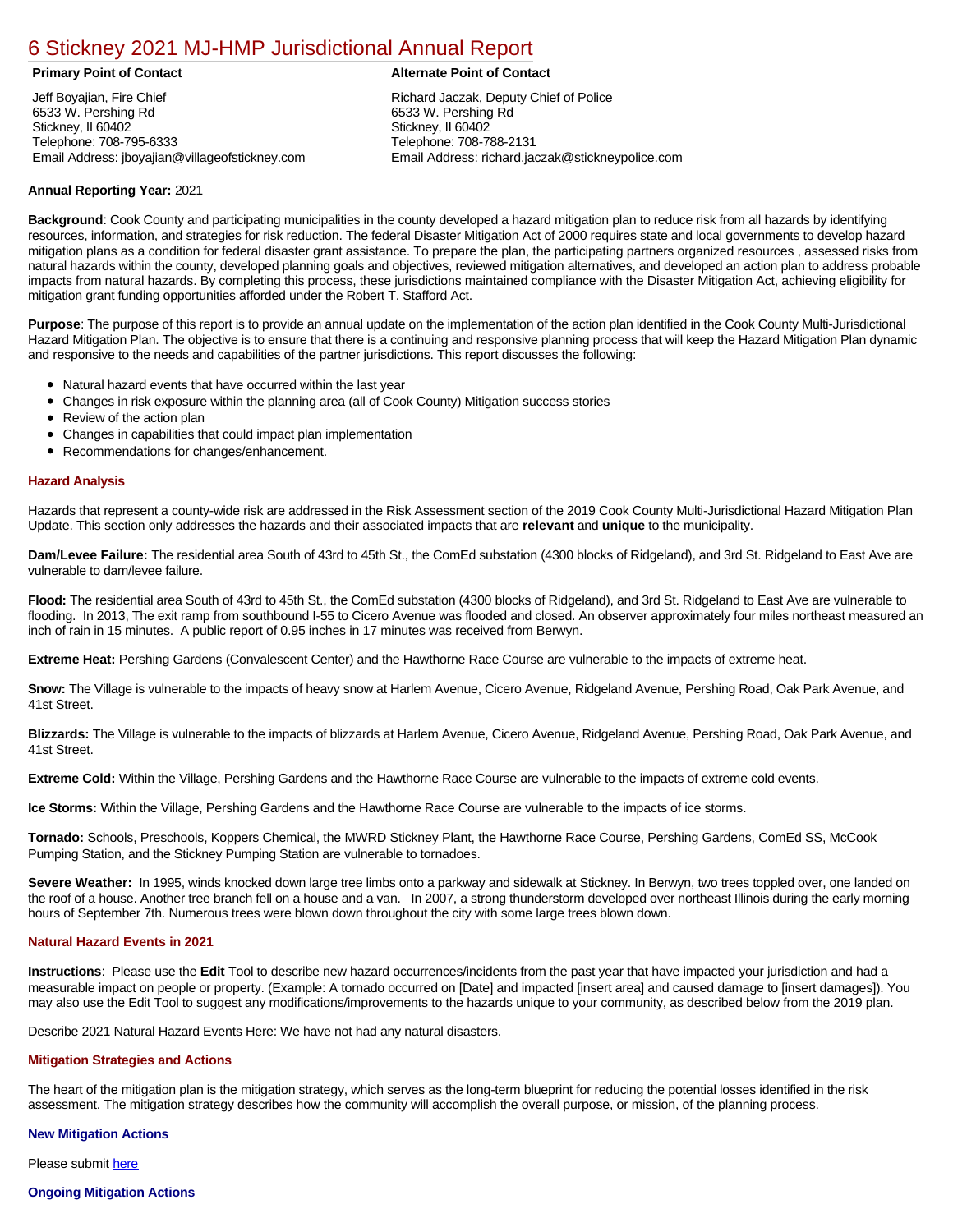The following are ongoing actions. During the 2019 update, these "ongoing" mitigation actions and projects were modified and/or amended, as needed. Reviewers of this report should refer to the Hazard Mitigation Plan for more detailed descriptions of each action and the prioritization process. Address the following for each mitigation action:

- Was any element of the action carried out during the reporting period?
- $\bullet$ If no action was completed, why?
- Is the timeline for implementation or the action still appropriate?  $\bullet$
- If the action was completed, does it need to be changed or removed from the action plan?

| TABLE: HAZARD MITIGATION ACTION PLAN MATRIX                                                                                                                                                                                                                                                                                                                                        |             |             |                                    |                                 |                                                                                                                                   |                          |                                                                    |                                                            |  |  |  |  |
|------------------------------------------------------------------------------------------------------------------------------------------------------------------------------------------------------------------------------------------------------------------------------------------------------------------------------------------------------------------------------------|-------------|-------------|------------------------------------|---------------------------------|-----------------------------------------------------------------------------------------------------------------------------------|--------------------------|--------------------------------------------------------------------|------------------------------------------------------------|--|--|--|--|
| <b>Completion status legend:</b>                                                                                                                                                                                                                                                                                                                                                   |             |             |                                    |                                 |                                                                                                                                   |                          |                                                                    |                                                            |  |  |  |  |
| <b>O</b> = Action Ongoing toward Completion<br>$N = New$<br>$R =$ Want Removed from Annex<br>$C = Project Completed$<br>$X = No$ Action Taken                                                                                                                                                                                                                                      |             |             |                                    |                                 |                                                                                                                                   |                          |                                                                    |                                                            |  |  |  |  |
| 2021 Status                                                                                                                                                                                                                                                                                                                                                                        | 2020 Status | 2019 Status | <b>Hazards</b><br><b>Mitigated</b> | <b>Objectives</b><br>Met        | <b>Lead Agencies</b>                                                                                                              | <b>Estimated</b><br>Cost | Sources of<br><b>Funding</b>                                       | <b>Timeline/Projected</b><br><b>Completion Date</b><br>(a) |  |  |  |  |
| Action S9.1-Where appropriate, support retrofitting, purchase, or relocation of structures in hazard-prone areas to prevent future structure damage. Give<br>priority to properties with exposure to repetitive losses.                                                                                                                                                            |             |             |                                    |                                 |                                                                                                                                   |                          |                                                                    |                                                            |  |  |  |  |
| <b>Status Description:</b>                                                                                                                                                                                                                                                                                                                                                         |             |             |                                    |                                 |                                                                                                                                   |                          |                                                                    |                                                            |  |  |  |  |
| $\circ$                                                                                                                                                                                                                                                                                                                                                                            |             | Ongoing     | All                                | 7, 13                           | Village of<br>Stickney                                                                                                            | High                     | <b>FEMA Hazard</b><br>Mitigation<br>Grants                         | Long-term<br>(depending on<br>funding)                     |  |  |  |  |
| Action S9.2-Continue to support the countywide actions identified in this plan.                                                                                                                                                                                                                                                                                                    |             |             |                                    |                                 |                                                                                                                                   |                          |                                                                    |                                                            |  |  |  |  |
| <b>Status Description:</b>                                                                                                                                                                                                                                                                                                                                                         |             |             |                                    |                                 |                                                                                                                                   |                          |                                                                    |                                                            |  |  |  |  |
| O                                                                                                                                                                                                                                                                                                                                                                                  |             | Ongoing     | All                                | All                             | Village of<br>Stickney                                                                                                            | Low                      | <b>General Fund</b>                                                | Short- and long-term                                       |  |  |  |  |
| Action S9.3-Actively participate in the plan maintenance strategy identified in this plan                                                                                                                                                                                                                                                                                          |             |             |                                    |                                 |                                                                                                                                   |                          |                                                                    |                                                            |  |  |  |  |
| <b>Status Description:</b>                                                                                                                                                                                                                                                                                                                                                         |             |             |                                    |                                 |                                                                                                                                   |                          |                                                                    |                                                            |  |  |  |  |
| $\circ$                                                                                                                                                                                                                                                                                                                                                                            |             | Ongoing     | All                                | 3, 4, 6                         |                                                                                                                                   | Low                      | <b>General Fund</b>                                                | Short-term                                                 |  |  |  |  |
|                                                                                                                                                                                                                                                                                                                                                                                    |             |             |                                    |                                 | Action S9.4—Consider participation in incentive-based programs such as the Community Rating System, Tree City, and StormReady.    |                          |                                                                    |                                                            |  |  |  |  |
| <b>Status Description:</b>                                                                                                                                                                                                                                                                                                                                                         |             |             |                                    |                                 |                                                                                                                                   |                          |                                                                    |                                                            |  |  |  |  |
| O                                                                                                                                                                                                                                                                                                                                                                                  |             | Ongoing     | All                                | 3, 4, 5, 6, 7, 9,<br>10, 11, 13 | Village of<br>Stickney                                                                                                            | Low                      | <b>General Fund</b>                                                | Long-term                                                  |  |  |  |  |
| Action S9.5-Maintain good standing under the National Flood Insurance Program by implementing programs that meet or exceed the minimum NFIP<br>requirements. Such programs include enforcing an adopted flood damage prevention ordinance, participating in floodplain mapping updates, and providing<br>public assistance and information on floodplain requirements and impacts. |             |             |                                    |                                 |                                                                                                                                   |                          |                                                                    |                                                            |  |  |  |  |
| <b>Status Description:</b>                                                                                                                                                                                                                                                                                                                                                         |             |             |                                    |                                 |                                                                                                                                   |                          |                                                                    |                                                            |  |  |  |  |
| $\circ$                                                                                                                                                                                                                                                                                                                                                                            |             | Ongoing     | Flooding                           | 4, 6, 9                         | Village of<br>Stickney                                                                                                            | Low                      | <b>General Fund</b>                                                | Short-term and<br>ongoing                                  |  |  |  |  |
|                                                                                                                                                                                                                                                                                                                                                                                    |             |             |                                    |                                 | Action S9.6—Where feasible, implement a program to record high water marks following high-water events.                           |                          |                                                                    |                                                            |  |  |  |  |
| <b>Status Description:</b>                                                                                                                                                                                                                                                                                                                                                         |             |             |                                    |                                 |                                                                                                                                   |                          |                                                                    |                                                            |  |  |  |  |
| O                                                                                                                                                                                                                                                                                                                                                                                  |             | Ongoing     | Flooding,<br>Severe<br>Weather     | 3, 6, 9                         | Village of<br>Stickney                                                                                                            | Medium                   | General Fund;<br><b>FEMA Grant</b><br>Funds (Public<br>Assistance) | Long-term                                                  |  |  |  |  |
|                                                                                                                                                                                                                                                                                                                                                                                    |             |             |                                    |                                 | Action S9.7-Integrate the hazard mitigation plan into other plans, programs, or resources that dictate land use or redevelopment. |                          |                                                                    |                                                            |  |  |  |  |
| <b>Status Description:</b>                                                                                                                                                                                                                                                                                                                                                         |             |             |                                    |                                 |                                                                                                                                   |                          |                                                                    |                                                            |  |  |  |  |
| $\mathsf O$                                                                                                                                                                                                                                                                                                                                                                        |             | Ongoing     | All                                | 3, 4, 6, 10, 13                 | Engineering<br>Contractor                                                                                                         | Low                      | <b>General Fund</b>                                                | Short-term                                                 |  |  |  |  |
| Action S9.8-Consider the development and implementation of a Capital Improvements Program (CIP) to increase the Village's regulatory, financial and<br>technical capability to implement mitigation actions                                                                                                                                                                        |             |             |                                    |                                 |                                                                                                                                   |                          |                                                                    |                                                            |  |  |  |  |
| <b>Status Description:</b>                                                                                                                                                                                                                                                                                                                                                         |             |             |                                    |                                 |                                                                                                                                   |                          |                                                                    |                                                            |  |  |  |  |
| $\circ$                                                                                                                                                                                                                                                                                                                                                                            |             | Ongoing     | All                                | 1, 2, 7                         | <b>Public Works</b>                                                                                                               | High                     | CIP component<br>of general fund<br>(if completed)                 | Long-term                                                  |  |  |  |  |
| Action S9.9-Monitor water supply, assist vulnerable populations, educate property owners about flood mitigation techniques.                                                                                                                                                                                                                                                        |             |             |                                    |                                 |                                                                                                                                   |                          |                                                                    |                                                            |  |  |  |  |
| <b>Status Description:</b>                                                                                                                                                                                                                                                                                                                                                         |             |             |                                    |                                 |                                                                                                                                   |                          |                                                                    |                                                            |  |  |  |  |